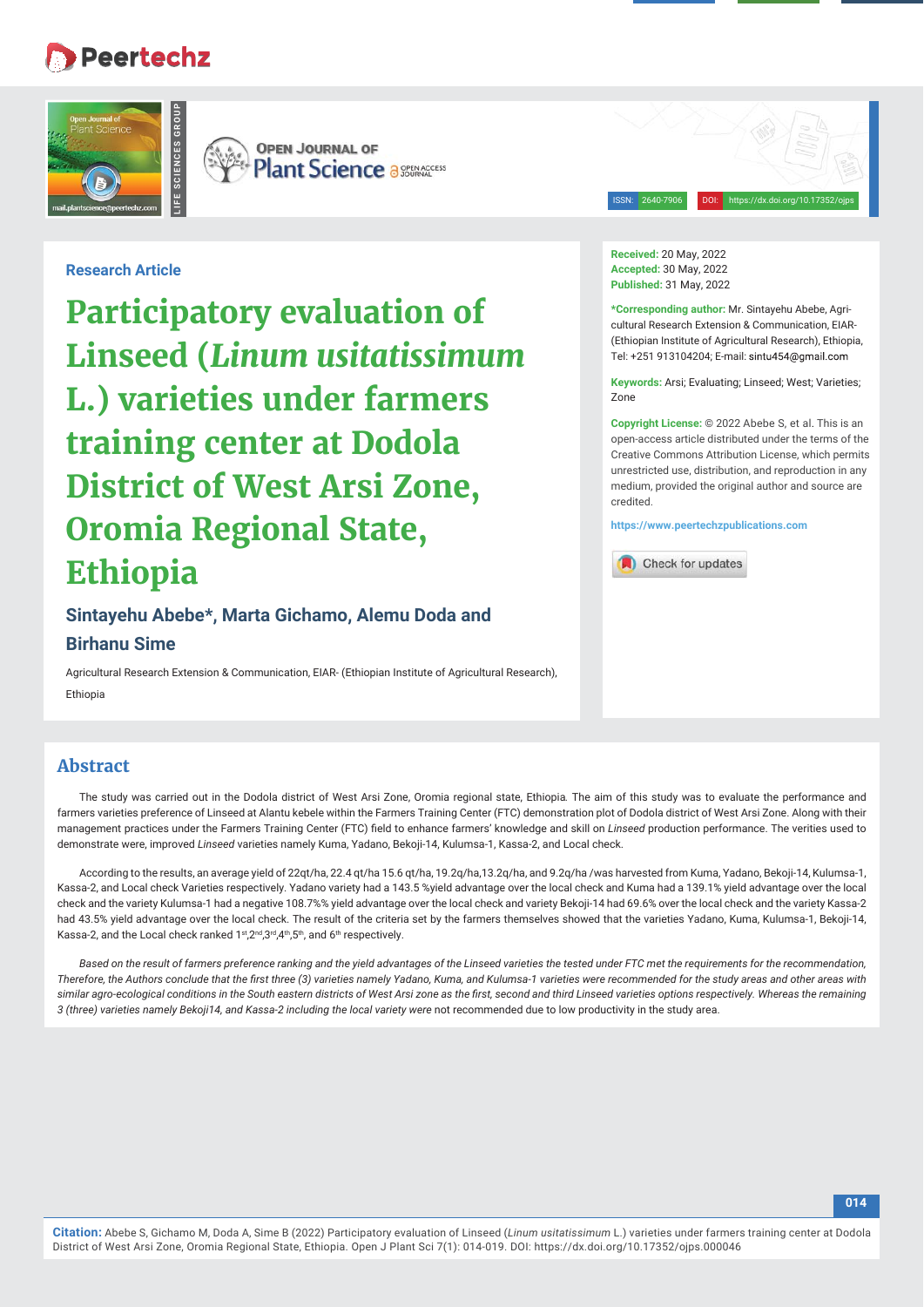### **Introduction**

Linseed, *Linum usitatissimum* L., is an oilseed crop in the family Linaceae [1]. Because of the beneficial health effects of linseed oil, especially omega-3 fatty acids, Linseed, also known as flaxseed, (*Linum usitatissimum L*.) is high in omega-3 fatty acids and could be used to feed animals to improve their meat fatty acid profile [2]. Two forms of flax are distinguished (fiber flax and linseed) that are now widely used)  $[3,4]$ .

The linseed types are grown for the extraction of oil from the seeds. The flax types are grown for fiber extraction from the stems. The flax types are relatively taller  $(80-120cm)$  in height with straight culms and less number of secondary branches towards the top of the stem [5].

Ethiopia is considered to be the secondary center of diversity and is now the 5<sup>th</sup> major producer of linseed in the world after Canada, China, the United States, and India. Currently, the national productivity of linseed seed is 10 qt ha. The Low productivity of the crop is due to biotic and abiotic stress such as; its high sensitivity to fungal diseases, seed bat insects, weed competition, and its limited response to inputs [6-8].

Linseed (*Linum usitatisimum* L) is one of the most important oil crops of Ethiopia and it is considered as the least expensive source of oil for the farmers in many highlands of the country. It is widely grown in areas having an altitude range of 1,800- 2,600 meters above sea level with annual rainfall ranging from 750-1,000 mm in Ethiopia. In Ethiopia, it is the fourth most important oilseed next to sesame, Neug, and groundnut both in terms of acreage and total production]. [9]. In Ethiopia, linseed has a long history of cultivation by smallholder farmers for household consumption mainly used for its edible oil in Ethiopia. However, the byproduct of linseed after oil extraction is used for animal feed [10].

The seed is commonly roasted, ground, and mixed with spices and some water to be served along with local bread. It is also consumed in soups, soft drinks, and with porridges or cooked potatoes [11].

Omega-3 fatty acid makes linseed oil highly sensitive to heat, oxygen, and light. Linseed is rich in fat, protein, and dietary fiber. Linseed oil has a very healthy fatty-acid profile  $[12]$ .

Many health benefits associated with seed and oil consumption have been reported, which are beneficial in combating cardiovascular diseases, atherosclerosis, diabetes, cancer, arthritis, and osteoporosis, autoimmune and neurological disorders [13-15].

Linseed (*Linum usitatissimum* L.) is a cool temperate annual herb with erect stems [16-18].

Flaxseed typically accumulates 35–50% of the dry weight of its seed tissue as storage oil normally in the form of triacylglycerides (TAG). This specific oil contains 45 to 65% omega-3 polyunsaturated fatty acids depending on the genotypes Cold is one of the parameters directly involved in the increasing of omega-3 content in plant tissues maintaining membrane integrity and their fluidity, Anti-inflammatory role: EPA has anti-inflammatory properties  $[12,19-21]$ .

Many varieties of linseed have been released in Ethiopia by national and regional research centers even though research efforts made resulted in a release of improved linseed varieties but farmers in the study area had no access to improved linseed, hence evaluating the performance of the released linseed varieties at farmers is of paramount significance to increase the yield of the crop.

### **Objective of the study**

**General objective:** The General objective of the study is to evaluate and select adaptable and acceptable linseed varieties in the West Arsi Zond District of Dodola, Ethiopia.

#### **Specific objectives**

- To evaluate and promote linseed varieties
- · To provide recommendations for further scaling up of the technology (Varieties)
- To document and share about the Participatory Varieties Selection (PVS) criteria

# **Materials and methods**

### **Descriptions of the study area**

Participatory Evaluation of Linseed (*Linum usitatissimum* L.) Varieties were executed in the Dodola district during the main cropping season of 2020/21 under the rain-fed condition at Farmer Training Center (FTC). Dodola district is situated at a distance of 320 km from Addis Ababa and 75 km from the zone's capital city, Shashemene. Dodola is situated in southeastern Ethiopia. Located in the West Arsi Zone of the Oromia Region, this town has a latitude and longitude of 06°59′N 39°11′E, with an elevation ranging from 2362 to 2493 meters above sea level. [22].

### **Method of technology implementation at field level**

In the 2020/21 cropping season Linseed varieties demonstration was conducted at the Dodola district of West Arsi Zone with the active participation of the district office of agriculture experts at Alantu kebele under Farmers Training Center (FTC) demonstration plots.

The demonstration was conducted in the 2020/21 cropping season (Table 1) on five improved varieties of seed (Yadano, Kuma, Bekoji-14, Kulumsa-1, Kassa-2 ) and one local variety was planted on 5M\*5M of land.

Seeds of Linseed varieties (Yadano, Kuma, Bekoji-14, Kulumsa-1, and Kassa-2) were availed from Kulumsa Agricultural Research Center (KARC). These varieties were selected based on yield potential and were recently released. Each variety was Planted on a 5m×5m plot of land with research recommended fertilizer and seed rate.

**015**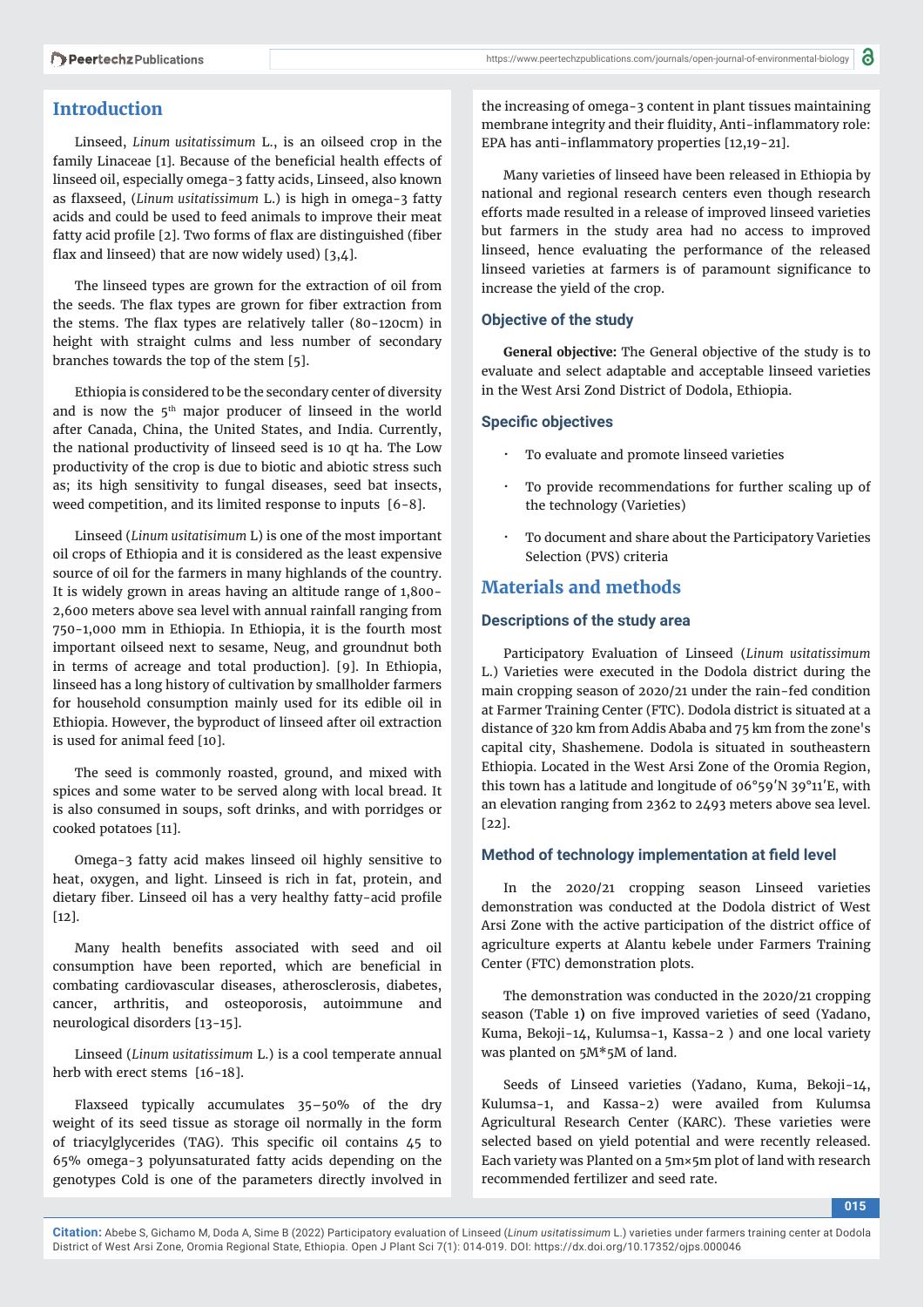# **Results and discussion**

### **Data collection and analysis**

Data on Yield were collected and the collected data (quantitative data) were analyzed by using average yield and yield advantage over the check was compared and ranked. Table 1.

Yield advantage %=

Yield of new variety  $(q/ha)$  - Yield of Local check  $(q/ha)$  X 100 Yield of Local check (q/ha)

Yield advantage of variety Kuma %=

variety Kuma (q/ha) - Yield of Local check  $(q/ha)$  X 100 Yield of Local check (q/ha)

Yield advantage of variety Kuma% =  $\frac{22 (q/ha) 9.2 (q/ha)}{9.2 (q/ha)} X 100 = 139.1\%$ 

Yield advantage of variety Yadano % =  $\frac{22.4 \text{ (q/ha)} 9.2 \text{ (q/ha)}}{9.2 \text{ (q/ha)}}$  X 100=143.5%

Yield advantage of variety Bekoji-14% =  $\frac{15.6 \text{ (q/ha)} 9.2 \text{ (q/ha)}}{9.2 \text{ (q/ha)}}$  X 100=96.6%

Yield advantage of variety Kulumsa-1%=  $\frac{19.2 \text{ (q/ha)} 9.2 \text{ (q/ha)}}{9.2 \text{ (q/ha)}}$  X 100=108.7%

Yield advantage of variety Kassa-2%=  $\frac{13.2 \text{ (q/ha)} 9.2 \text{ (q/ha)}}{9.2 \text{ (q/ha)}}$  X 100=43.5%

The overall harvested mean yield of Yadano, Kuma, Kulumsa-1, Bekoji-14, Kassa-2, and Local check were 22.4q/ ha,22q/ha,19.2q/ha,15.6q/ha,13.2q/ha and 9.2 for the local check respectively. The yield advantage of the Yadano variety over the local check was 143.5%, the Kuma variety showed 139.1% yield advantage over the local check, the Kulumsa-1variety showed 108.7 % yield advantage over the local check, the Bekoji-14variety showed 69.67% yield advantage over the local check, Kassa-2 variety showed 43.5% yield advantage over the local check Table 1.

### **Feedbacks and farmers preferences and their ranking**

The varieties demonstrated were compared based on farmer's preferences and presented in Table 2. Groups of farmers participated in Participatory Varieties Selection (PVS). A field day was organized to collect their varieties preference ranking based on their criteria. On the field day orientation was given on the linseed demonstration plot which was coded as A, B, C, D, E, and F Signboards were prepared and stood on each plot. Then farmers put their Criteria to select the best fit variety/varieties to their areas. Then Farmers visit each plot and a team leader (chairman a secretary and a reporter was selected by themselves from each group of farmers. There were 2 groups consisting of 27male and 3 females a total of 30 **Table 1:** Varieties planted yield obtained and yield advantages over a local check and their rank by yield.

| <b>Variety name</b> | Yield/g/ha | The yield advantage over local check % |  |  |  |  |
|---------------------|------------|----------------------------------------|--|--|--|--|
| Yadano              | 224        | 143.5                                  |  |  |  |  |
| Kuma                | 22         | 139.1                                  |  |  |  |  |
| Kulumsa-1           | 19.2       | 108.7                                  |  |  |  |  |
| Bekoji-14           | 15.6       | 69.6                                   |  |  |  |  |
| Kassa-2             | 13.2       | 43.5                                   |  |  |  |  |
| Local check         | 9.2        |                                        |  |  |  |  |

|  |  | Table 2: Farmer's feedback on linseed varieties and their rank. |  |  |  |
|--|--|-----------------------------------------------------------------|--|--|--|
|  |  |                                                                 |  |  |  |

| <b>Varieties</b><br>Code | <b>Varieties</b><br><b>Name</b> | <b>Rank</b>    | <b>Reasons</b>                                                                                                                                                            |
|--------------------------|---------------------------------|----------------|---------------------------------------------------------------------------------------------------------------------------------------------------------------------------|
| A                        | Yadano                          | 1              | Excellent yield, very good plant height, uniformity on<br>heading and maturity, very good tillering capacity,<br>disease tolerant, attractive seed color /size for market |
| B                        | Kuma                            | $\overline{2}$ | Very Good yield, Early maturing, disease tolerant, very<br>good crop stand, medium seed size/color for the<br>market, for making bread                                    |
| C                        | Kulumsa-1                       | 3              | Good yield, medium disease tolerant, good crop stand,<br>medium seed size/color for the market, for making<br>bread                                                       |
| D                        | Bekoji-14                       | 4              | Relatively average yield, medium disease tolerant,<br>good crop stand, medium seed size/color for the<br>market, for making bread                                         |
| E                        | Kassa-2                         | 5              | Low yield, low disease tolerant, low crop stand, the<br>medium seed has not attractive size/color for the<br>market, for making bread                                     |
| F                        | Local<br>check                  | 6              | Very low yield, medium disease tolerant, very low crop<br>stand, very small seed size/color for the market, for<br>making bread                                           |

farmers participated in PVS. Based on the farmers feedback the varieties Yeanon., Kuma, Kulumsa-1, Bekoji-14, Kassa-2, and the Local check ranked as  $1^{st}$ ,  $2^{nd}$ ,  $3^{rd}$ ,  $4^{th}$ ,  $5^{th}$ , and  $6^{th}$  respectively Table 2 Figures 1,2.

#### **Field day**

To raise farmers awareness on the performance of the Linseed, one village level field day was organized by Kulumsa agricultural research center in collaboration with Dodola district experts at Alentu kebale of FTC compound by this field day, a total of 78 participants (63 farmers, 9 Woreda Experts and Development agents (DAs) and6 researches) were invited and awareness was raised on Linseed in general and Yadano, Kuma, Kulumsa-1, Bekoji-14, Kassa-2v varieties in particular (Table 3) Figures 3,4.

### **Summary and recommendation**

Generally, the yield result indicated that the Yadano variety has given the highest grain yield (22.4q/ha) followed by the Kuma variety (22q/ha) scored in average grain yield, which gives the second grain yield. The Variety Kulumsa-1 (19.2q/ha) took third place. Both Bekoji-14 (15.6q/ha) and Kassa-2 (13.2q/ ha) varieties took fourth and fifth place respectively in terms of yield.

Again the farmer's feedback on the varieties was collected and analyzed. And according to the result of the criteria set by the farmers themselves showed that the varieties Yadano,

**016**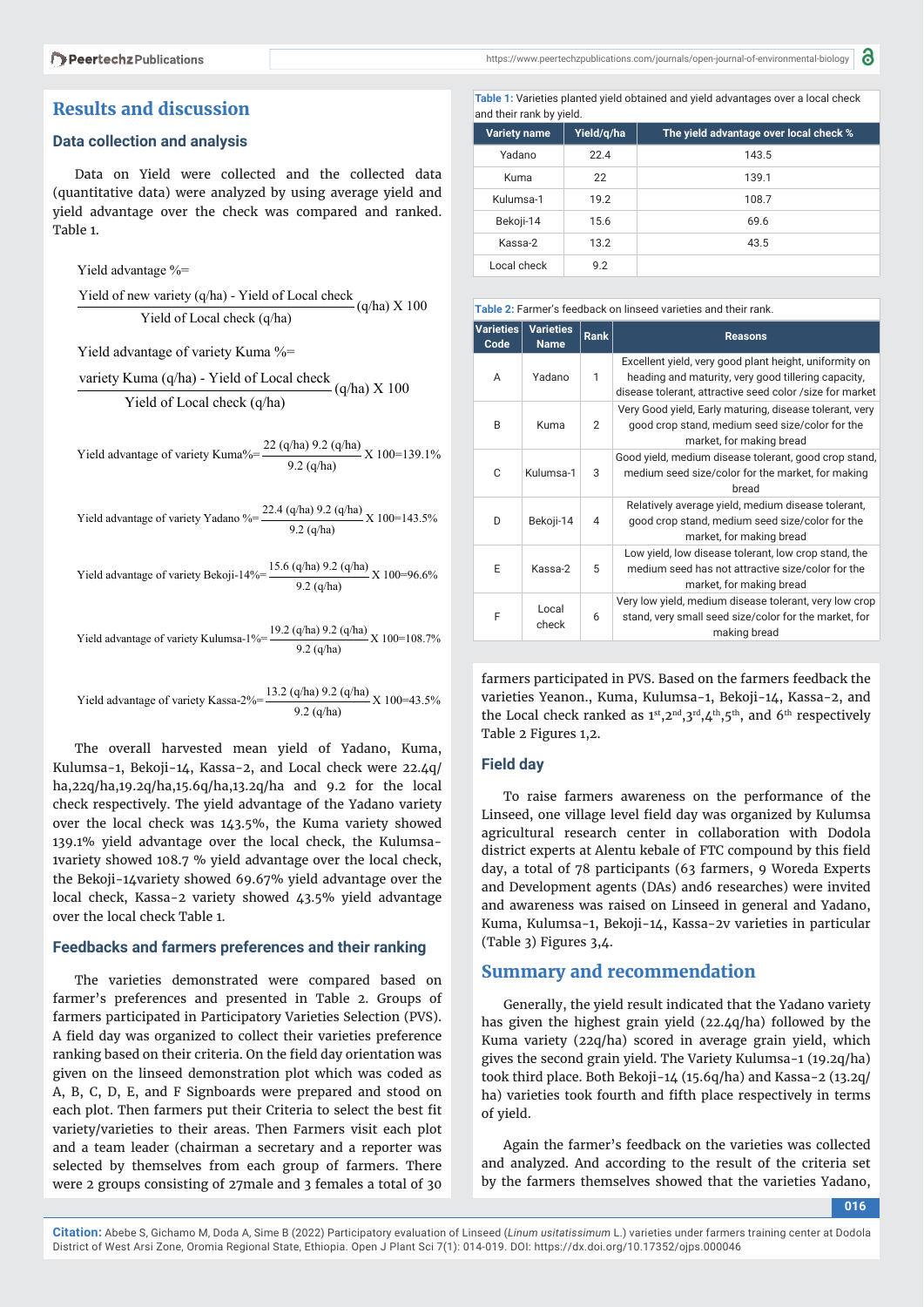

**Figure 1:** Showed during farmers evaluating the linseed varieties.



**Figure 2:** Showed when researchers facilitate PVS and collected feedback from the farmers.

#### **Table 3:** Field day organized at the Dodola District Alenitu Kebele on linseed Participatory Variety Selection.

| <b>There</b> are noted any organization at the products prothece monitor reports on influence retrieval and the conservation |       |       |                                             |      |             |             |                                |                    |    |  |
|------------------------------------------------------------------------------------------------------------------------------|-------|-------|---------------------------------------------|------|-------------|-------------|--------------------------------|--------------------|----|--|
| <b>Farmers</b>                                                                                                               |       |       | Woreda Experts and Development agents (DAs) |      |             |             | <b>Researchers From KARC '</b> | <b>Whole total</b> |    |  |
| <b>Male</b>                                                                                                                  | Women | Total | Male                                        | Wome | <b>Tota</b> | <b>Male</b> | Women                          | Total              |    |  |
| 60                                                                                                                           |       |       |                                             |      |             |             |                                |                    | 78 |  |



**Figure 3:** Showed Filed day Sign board with local languages Oromic and Amharic (left-right).

**017**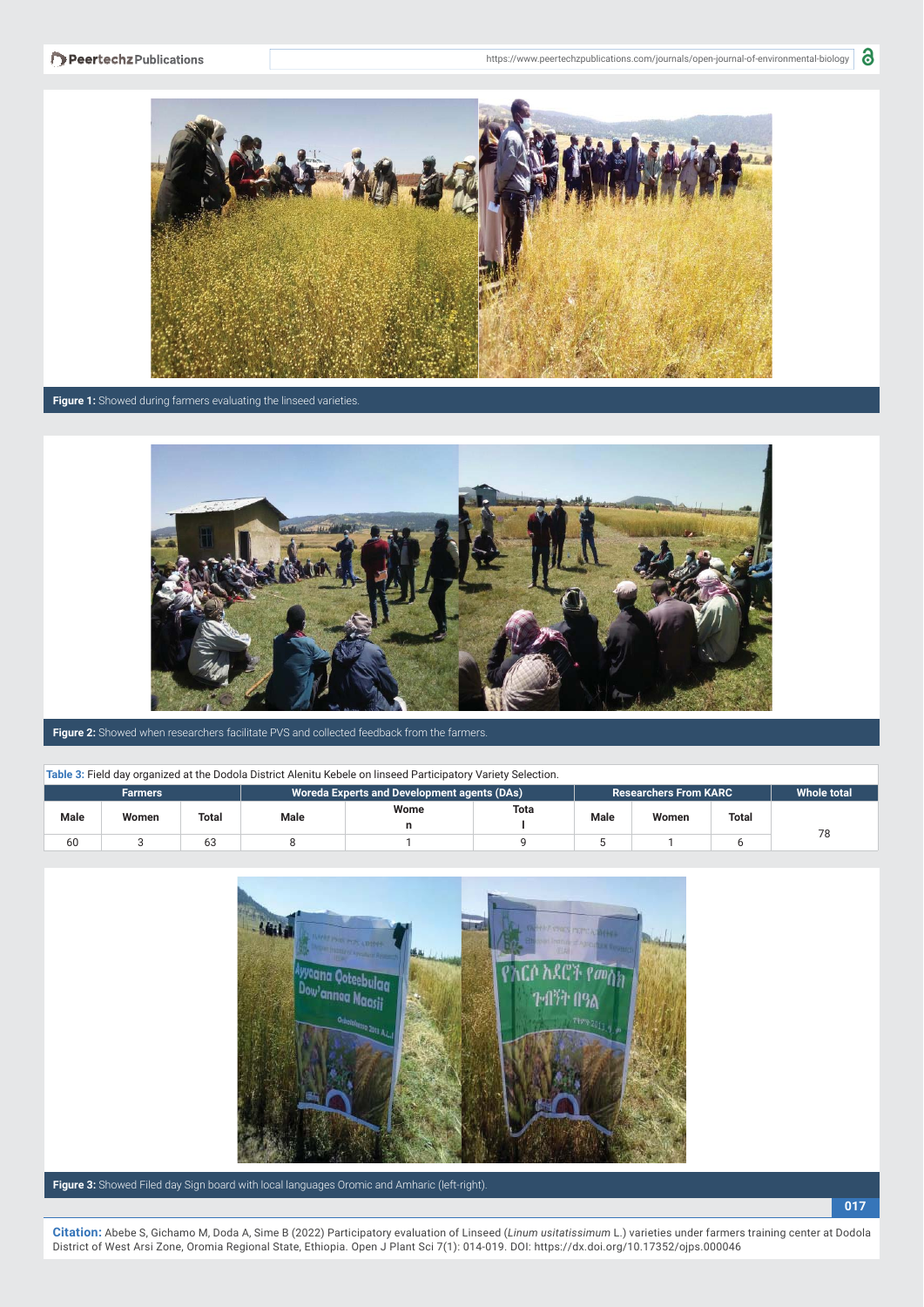

**Figure 4:** Shows PVS participants, and farmers, at Dodola District Alantu FTC.

Kuma, Kulumsa-1, Bekoji14, Kassa-2, and the Local check ranked  $1^{st}$ ,  $2^{nd}$ ,  $3^{rd}$ ,  $4^{th}$ ,  $5^{th}$  and  $6^{th}$  respectively.

Based on the result of farmers preference ranking and the yield advantages of the Linseed varieties the tested varieties under FTC met the requirements for the recommendation. Therefore, the authors conclude that the first three  $(3)$ varieties namely Yadano, Kuma, and Kulumsa-1 varieties were recommended for the study areas and other areas with similar agro-ecological conditions in the South eastern districts of WestArsi zone as the first, second, and third Linseed varieties options respectively. Whereas the remaining 3 (three) varieties namely Bekoji14, and Kassa-2 including the local variety where not recommended due to low productivity in the study area.

### **References**

- 1. Choferie AD. Response of linseed (*Linum usitatissimum* L.) to fertilizer application and weeds control in South- Eastern Highlands of Ethiopia. Journal of Cereals and Oilseeds. 2015; 7(5): 44-54.
- 2. Amir Pirmohammadi SK. Effects of Linseed Expansion on its Dietary Molecular Structures, and on Broiler Chicks Digestive Enzymes Activity, Serum Metabolites,and Ileal Morphology. JAPR: Research Report. 2019; 28: 997– 1012.
- 3. Andruszczak S, Kraska P, Kwiecińska-Poppe E, Różyło K, Pałys E. Yield and quality traits of two linseed (*Linum usitatissimum* L.) cultivars as affected by some agronomic factors. Plant Soil Environ. 2015; 61(6): 247–252.
- 4. Yadeta Dabalo D, Chandra Sekhar Singh B, Weyessa B. Genetic variability and association of characters in linseed (*Linum usitatissimum* L.) plant grown in central Ethiopia region. Saudi J Biol Sci. 2020 Aug;27(8):2192-2206. doi: 10.1016/j.sjbs.2020.06.043. Epub 2020 Jul 2. PMID: 32714046; PMCID: PMC7376236.
- 5. Dash J. Linseed : A Valuable Crop Plant. International Journal of Advanced Research (IJAR). 2017; 5(3): 1428-1442.
- 6. Yadeta Dabalo D, Chandra Sekhar Singh B, Weyessa B. Genetic variability and association of characters in linseed (*Linum usitatissimum* L.) plant grown

in central Ethiopia region. Saudi J Biol Sci. 2020 Aug;27(8):2192-2206. doi: 10.1016/j.sjbs.2020.06.043. Epub 2020 Jul 2. PMID: 32714046; PMCID: PMC7376236.

- 7. Tamiru Meleta RD, Wakweya K. Assessment of linseed (*Linum usitatissimum*  L.) yield loss due to weed in Sinana,highland condition of Bale, South Eastern Ethiopia." Scientific Journal of Pure and Appiled Sciences. 2018; 7(1): 729-734.
- 8. Yechalew Sileshi MH, Atero B, Tesfaye A. Linseed (*Linum usitatissimum*  L.) Variety Adaptation at South western Ethiopia." International Journal of Forestry and Horticulture (IJFH). 2019; 5(4):41-45.
- 9. Demeke Lea TB. Adaptation of Improved Linseed (*Linum usitatissimum*  L.) Varieties for Seed Yield in Kafa and Benchmaji Zones of South Western Ethiopia. Asian Journal of Plant Science and Research. 2021; 11(1): 30-32.
- 10. Yechalew Sileshi MH, Atero B, Tesfaye A. Linseed (*Linum usitatissimum*  L.) Variety Adaptation at South western Ethiopia." International Journal of Forestry and Horticulture (IJFH). 2019; 5:41-45.
- 11. Gidey AB. Yield evaluation and character association of linseed (*Linum usitatissimum* L.) genotypes in moisture stress areas of South Tigray, Ethiopia. Journal of Cereals and Oilseeds. 2020; 11: 16-20.
- 12. Tripathi V, Abidia AB. Linseed and Linseed Oil: Health Benefits- A Review. International Journal of Pharmacy and Biological Sciences. 2013; 3(3): 9.
- 13. Hall AJ. Flax (*Linum usitatissimum* L.): Current Uses and Future Applications. Australian Journal of basic and Applied Sciences. 2010; 4(9): 4304-4312.
- 14. Ganorkar PM. Flaxseed a nutritional punch." International Food Research Journal. 2012; 20(2): 519-525.
- 15. Meherunnisa Leghari IHl, Sethar A, Sethar GH, Sethar FM. Effect of Linseed Meal on Broiler Performance and Fat Content." Journal of Dairy & Veternary Science. 2017; 4(1): 5.
- 16. Kaya MD, Cikili Y, Arslan N. Classifi cation of Some Linseed (*Linum Usitatissimum*  L.) Genotypes for Salinity Tolerance Using Germination,Seedling Growth, And Ion Content. Chilean Journal of Agricultural Research. 2020; 72(1): 27-32.
- 17. Fikere M. Seed oil diversity of Ethiopian linseed (*Linum usitatissimum*  L.) landraces accessions and some exotic cultivars. African Journal of Biochemistry Research. 2013; 7(6): 76-85.

**018**